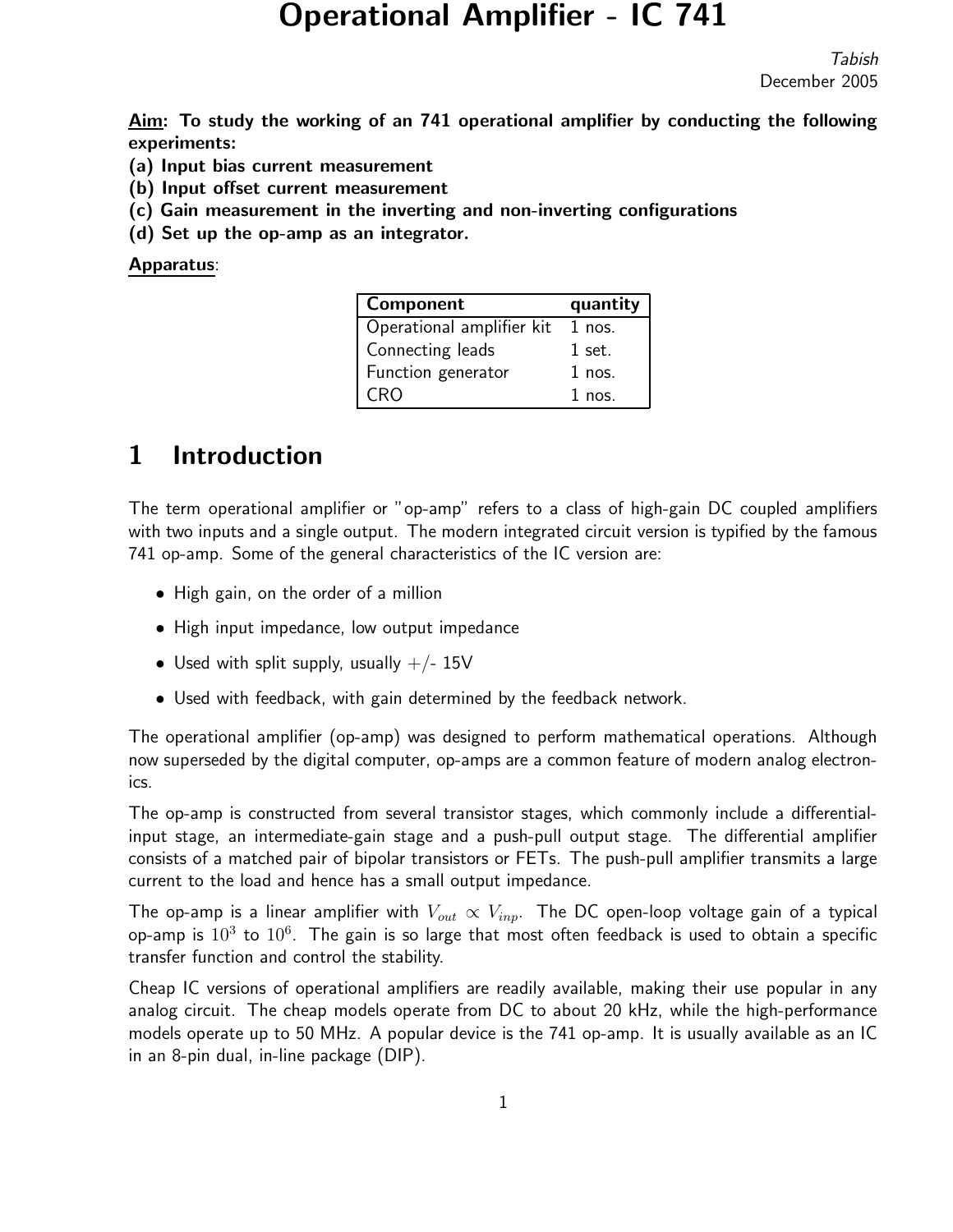

Figure 1: Operational ampifier IC 741.

## 2 Theoretical background

#### 2.1 Inverting and non-inverting amplifier

Basic circuits for inverting and non-inverting amplifier are schematically shown in Fig. 2. The gain of the inverting amplifier is simply given by

$$
A = -\frac{R_f}{R_1} \tag{1}
$$

and the gain of the non-inverting amplifier is given by

$$
A = \frac{R_1 + R_f}{R_1} \tag{2}
$$



Figure 2: Circuits for inverting and non-inverting amplifier.

Everything else can be calculated using equations (1) and (2).

### 2.2 Offset voltage

A practical concern for op-amp performance is voltage offset. That is, effect of having the output voltage something other than zero volts when the two input terminals are shorted together. Remember that operational amplifiers are differential amplifiers above all: they're supposed to amplify the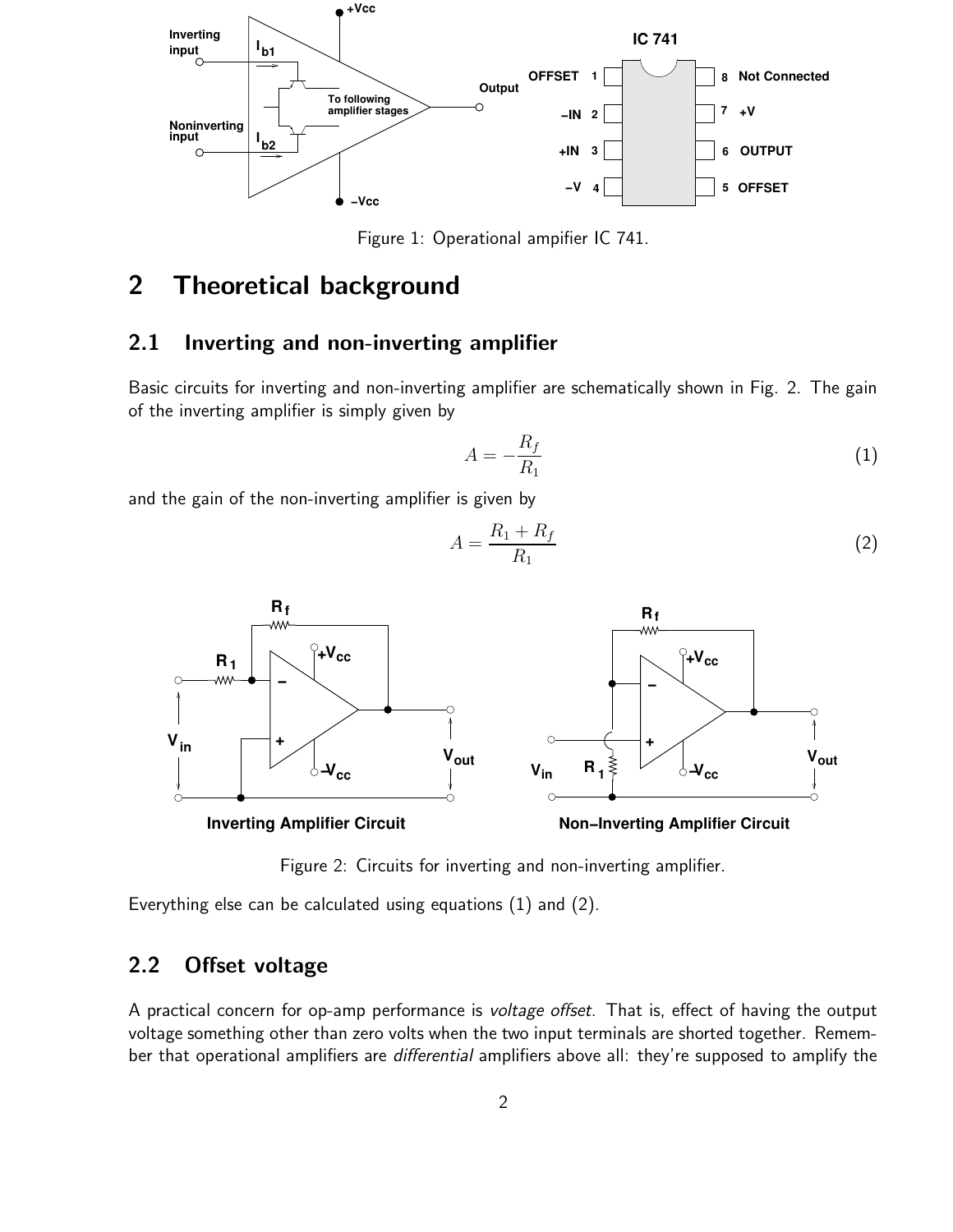difference in voltage between the two input connections and nothing more. When that input voltage difference is exactly zero volts, we would (ideally) expect to have exactly zero volts present on the output. However, in the real world this rarely happens. Even if the op-amp in question has zero common-mode gain, the output voltage may not be at zero when both inputs are shorted together. This deviation from zero is called offset. A perfect op-amp would output exactly zero volts with both its inputs shorted together and grounded. However, most op-amps off the shelf will drive their outputs to a saturated level, either negative or positive.

Offset voltage will tend to introduce slight errors in any op-amp circuit. So how do we compensate for it? There are usually provisions made by the manufacturer to trim the offset of a packaged opamp. Usually, two extra terminals on the op-amp package are reserved for connecting an external "trim" potentiometer. These connection points are labeled **offset null**.

### 2.3 Input bias current

Inputs on an op-amp have extremely high input impedances. That is, the input currents entering or exiting an op-amp's two input signal connections are extremely small. For most purposes of op-amp circuit analysis, we treat them as though they don't exist at all. We analyze the circuit as though there was absolutely zero current entering or exiting the input connections.

This idyllic picture, however, is not entirely true. Op-amps, especially those op-amps with bipolar transistor inputs, have to have some amount of current through their input connections in order for their internal circuits to be properly biased. These currents, logically, are called bias currents. Under certain conditions, op-amp bias currents may be problematic. The following circuit illustrates one of those problem conditions:

Another way input bias currents may cause trouble is by dropping unwanted voltages across circuit resistances. Take this circuit for example:



We expect a voltage follower circuit such as the one above to reproduce the input voltage precisely at the output. But what about the resistance in series with the input voltage source? If there is any bias current through the noninverting  $(+)$  input at all, it will drop some voltage across  $R_{in}$ , thus making the voltage at the noninverting input unequal to the actual  $V_{in}$  value. Bias currents are usually in the microamp range, so the voltage drop across  $R_{in}$  won't be very much, unless  $R_{in}$ is very large.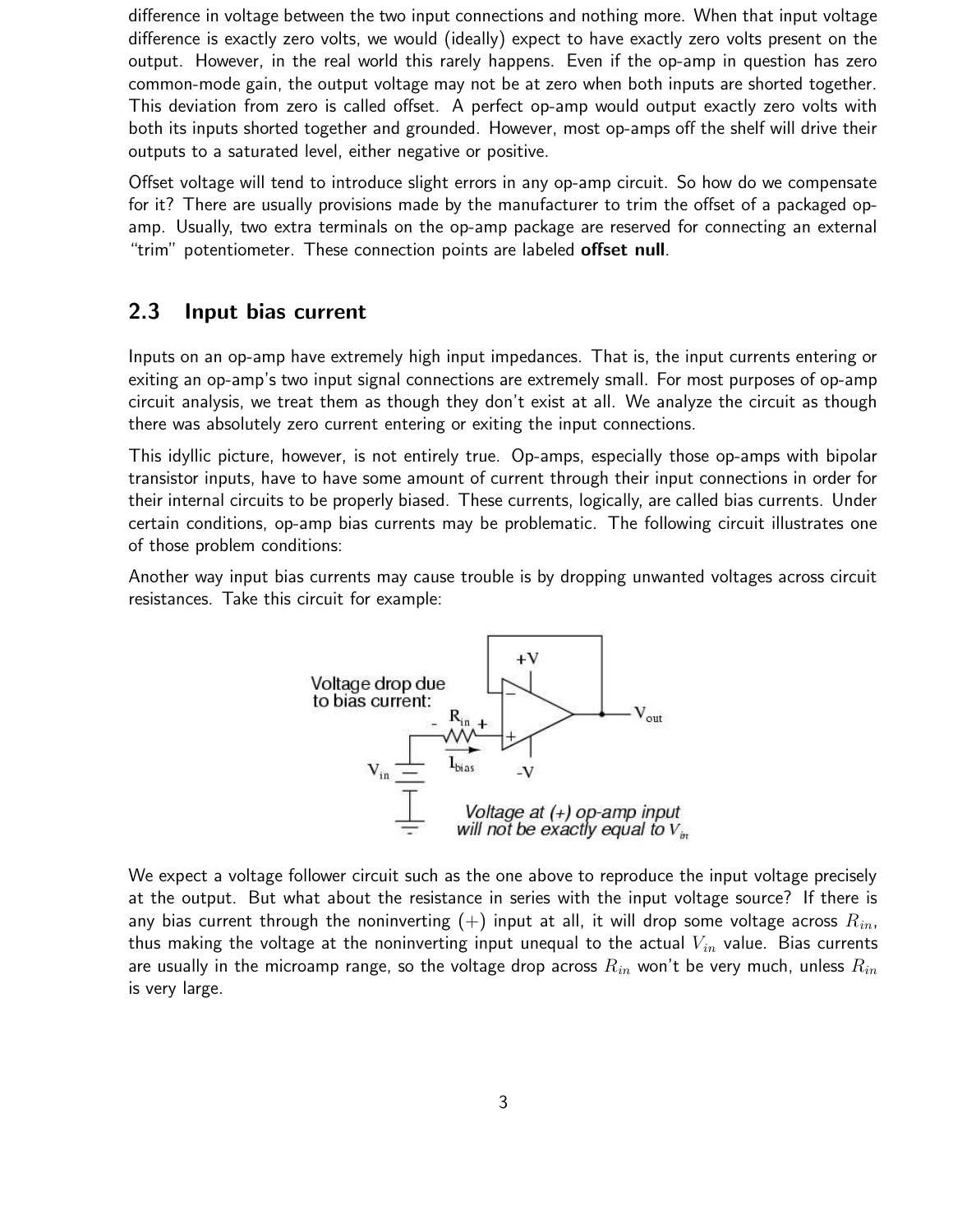#### 2.4 Measurement of input bias current

As mentioned eralier, input bias current is very small in magnitude - so, measuring it directly is not a good idea. However, it can be measured cleverly using the following circuit.



Figure 3: Circuits to measure input bias currents  $I_{b1}$  and  $I_{b2}$ , respectively.

Fig. 3(a) is just the circuit for an inverting amplifier, with the input grounded. So, the voltage at the inverting input terminal should be ideally zero. But from the circuit above, one can see that the voltage at the inverting input has two contributions - one,  $V_{out}$  reduced by the potential divider made out of  $R_a$  and  $R_b$ , i.e.,  $\frac{R_b}{R_a+R_b}V_{out}$  - two, the voltage drop over the  $R_1$  if there is a non-zero input bias current flowing. Thus, we can write

$$
V_i = \frac{R_b}{R_a + R_b} V_{out} - I_{b1} R_1 = 0
$$
\n(3)

or

$$
I_{b1} = \frac{1}{R_1} \frac{R_b}{R_a + R_b} V_{out}.
$$
\n(4)

If  $R_a = 10 \text{ k}\Omega$ ,  $R_b = 780\Omega$  and  $R_1 = 1 \text{ M}\Omega$ , we get

$$
I_{b1} = \frac{1}{1 \times 10^6} \frac{780}{10000 + 780} V_{out} = \frac{10^{-6} V_{out}}{13.82} A = \frac{V_{out}}{13.82} \mu A.
$$
 (5)

(In the original manual, the value of  $R_b$  is wrongly assumed to be 330  $\Omega$ , which leads to the wrong conclusion,  $I_{b1} = 10^{-6} \frac{330}{10000+330} V_{out} \approx \frac{V_{out}}{31.3} \mu A$ )

Input bias current  $I_{b2}$  can be similarly measured using the circuit in Fig. 3(b), which represents a non-inverting amplifier, with the input grounded through the resistor  $R_2$ . The voltage at the non-inverting terminal would be  $I_{b2}R_2$ , which gets amplified to give  $V_{out}$ . Using the relation for non-inverting gain, one can write

$$
V_{out} = V_i \frac{R_b + R_a}{R_b} = I_{b2} R_2 \frac{R_b + R_a}{R_b}.
$$
\n(6)

So, the inverting input bias current is given by

$$
I_{b2} = \frac{1}{R_2} \frac{R_b}{R_a + R_b} V_{out}.
$$
\n(7)

For  $R_2 = 1$  M $\Omega$ , one gets

$$
I_{b2} = \frac{1}{1 \times 10^6} \frac{780}{10000 + 780} V_{out} = \frac{10^{-6} V_{out}}{13.82} A = \frac{V_{out}}{13.82} \mu A.
$$
 (8)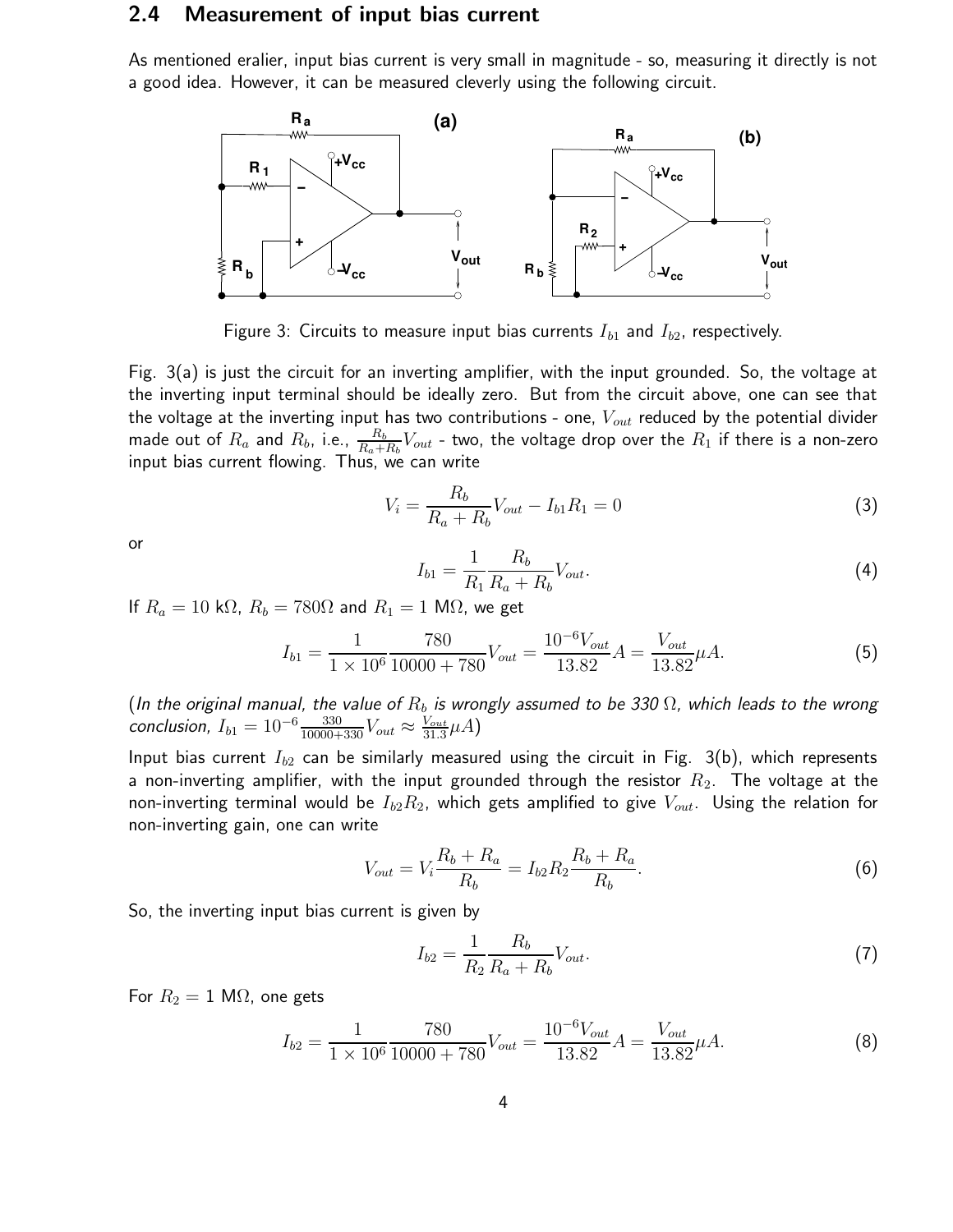### 2.5 Op-amp as integrator and differentiator



Figure 4: Circuits for setting up operational amplifier as integrator and differentiator respectively.

Operational amplifier can be setup as an integrator and differentiator using a capacitor, as shown in Fig. 4.

In the case of an integrator, the output voltage will be

$$
V_{out}(t) = V_{out}(0) - \frac{1}{RC} \int_0^t V_i(t')dt'
$$
\n(9)

Various kinds of input waves can be given as input. The rectangular wave, for example, will produce the following output:



In the case of a differentiator, the output voltage will be

$$
V_{out}(t) = -RC\frac{dV_i}{dt}.\tag{10}
$$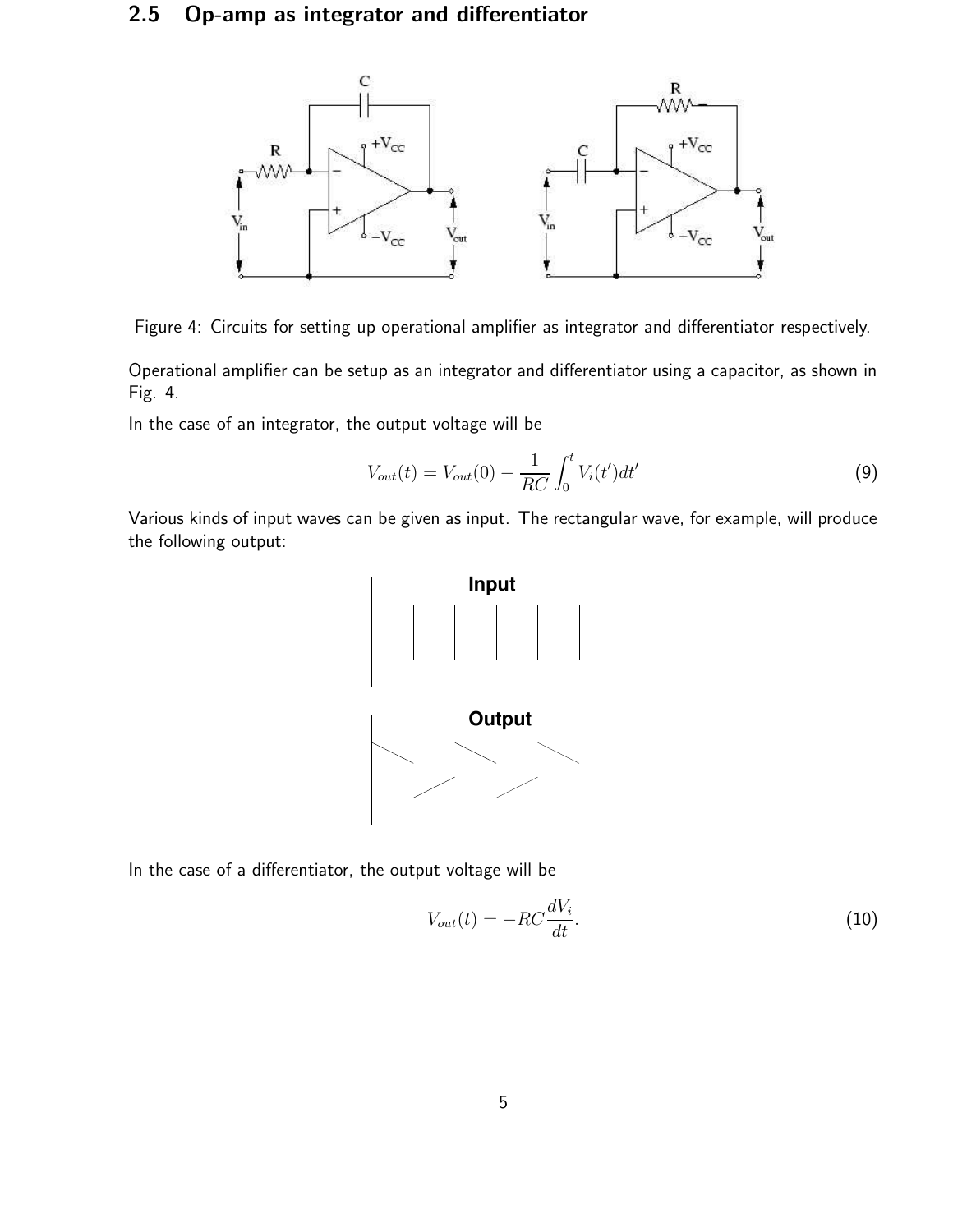### 3 Procedure

### 3.1 Input bias current measurement

- 1. Switch off the offset-null potentiometer.
- 2. Hook up the circuit shown in Fig. 3(a), by choosing  $R_1$  to be 1M and connecting the loose end of  $R_1$  (1) to the middle of the potential divider in the output (8).
- 3. Switch on the power supply and wait for two mins for the output to stabilize.
- 4. Measure the output voltage, and calculate  $I_{b1}$  as  $I_{b1}=\frac{V_{out}}{13.82}$   $\mu A$
- 5. Next, hook up the circtuit in Fig. 3(b) by choosing  $R_2$  to be 1M, and connecting the inverting input to the middle of the potential divider (8).
- 6. Measure the output voltage, and calculate  $I_{b2}$  as  $I_{b2}=\frac{V_{out}}{13.82}$   $\mu A$
- 7. Calculate the input bias current as  $I_b = (I_{b1} + I_{b2})/2$

### 3.2 Input offset current measurement

- 1. Switch off the offset-null potentiometer.
- 2. Set  $R_1 = 1M$  and  $R_2 = 1M$
- 3. Connect the loose end of  $R_1$   $(1)$  to the middle of the potential divider in the output  $(8)$ . Connect the loose end of  $R_2$  (2) to ground.
- 4. Switch on the power supply, wait for two mins and then measure the output voltage  $V_{out}$ .
- 5. Calculate the input offset current as  $I_0 = \frac{V_{out}}{13.82}$   $\mu A$ .
- 6. Compare this value of  $I_0$  with that calculated from the input bias currents, measured earlier:  $I_0 = I_{b1} - I_{b2}.$

### 3.3 Inverting and non-inverting gain measurement

- 1. Set up the "inverting" configuration in Fig. 2, with  $R_1 = 1K$  and  $R_f = 10K$  (keep the offset-null switch off).
- 2. Zero input voltage should give zero output voltage. To check this, connect the free end of  $R_1$ to ground and measure the output voltage  $V_{out}$ . The voltage won't be zero. To remedy this problem, we have to use the offset-null fascility provided in IC 741. For this, switch on the offset-null switch and adjust the potentiometer so that  $V_{out}$  is zero. Do no disturb the setting of the potentiometer in the rest of the experiment.